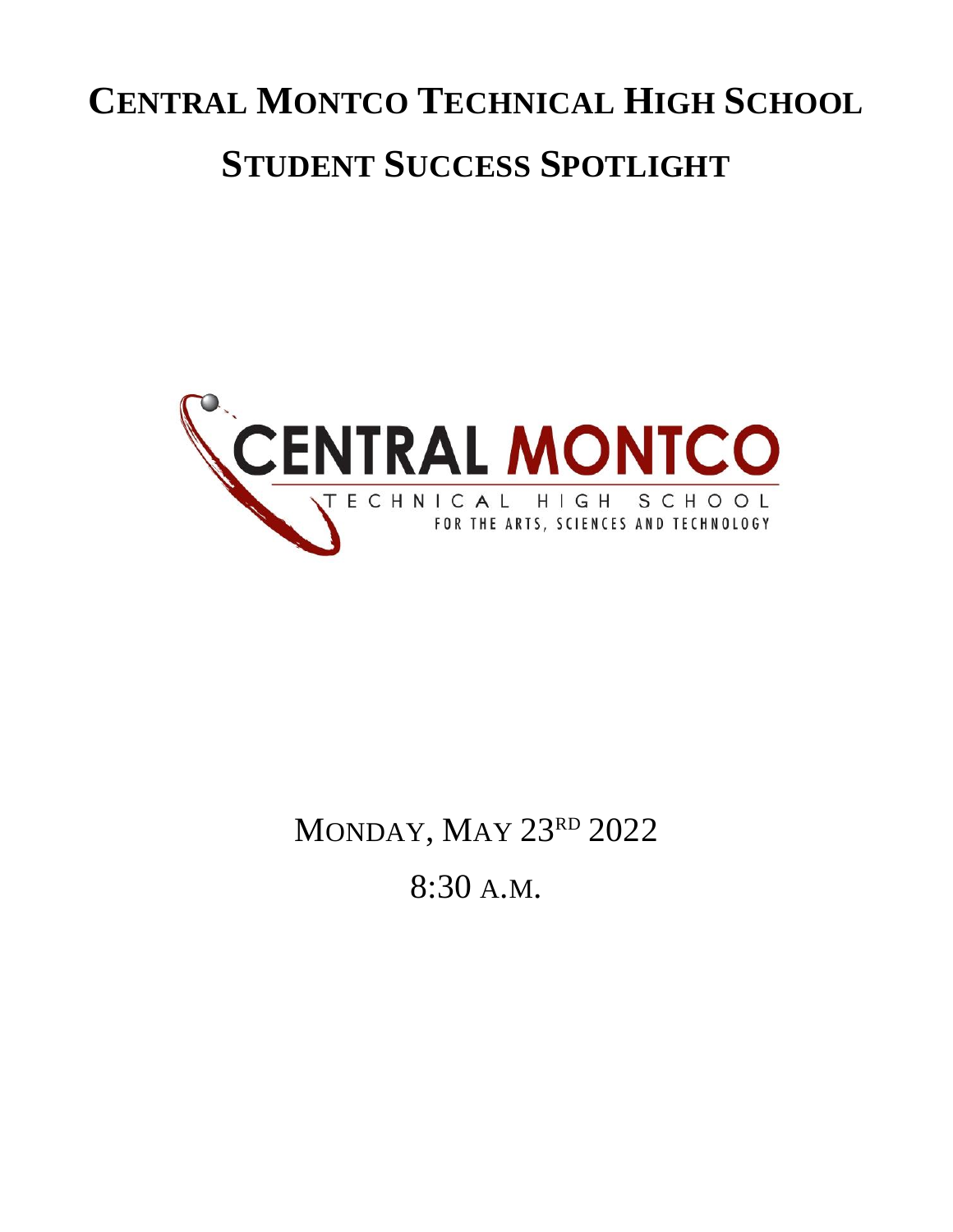### **CMTHS Future Ready Scholarship**

**Sophie Baskin** Automotive Technology

> **Casey Chavez** Public Safety

**Katherine Cherelli** Culinary Arts

**Paige Gaughan** Allied Health Technology

**Mariah Littlejohn** Allied Health Technology

### **Chynna-Renae Miller**

Exercise Science & Rehab Therapy

**Jeniffer Nunez** Allied Health Technology

**Benita Peters John** Allied Health Technology

**Jada Reed** Allied Health Technology

**Nohemy Rodriguez** Allied Health Technology

**Richard Rubin-Ascencion** Collision Repair Technology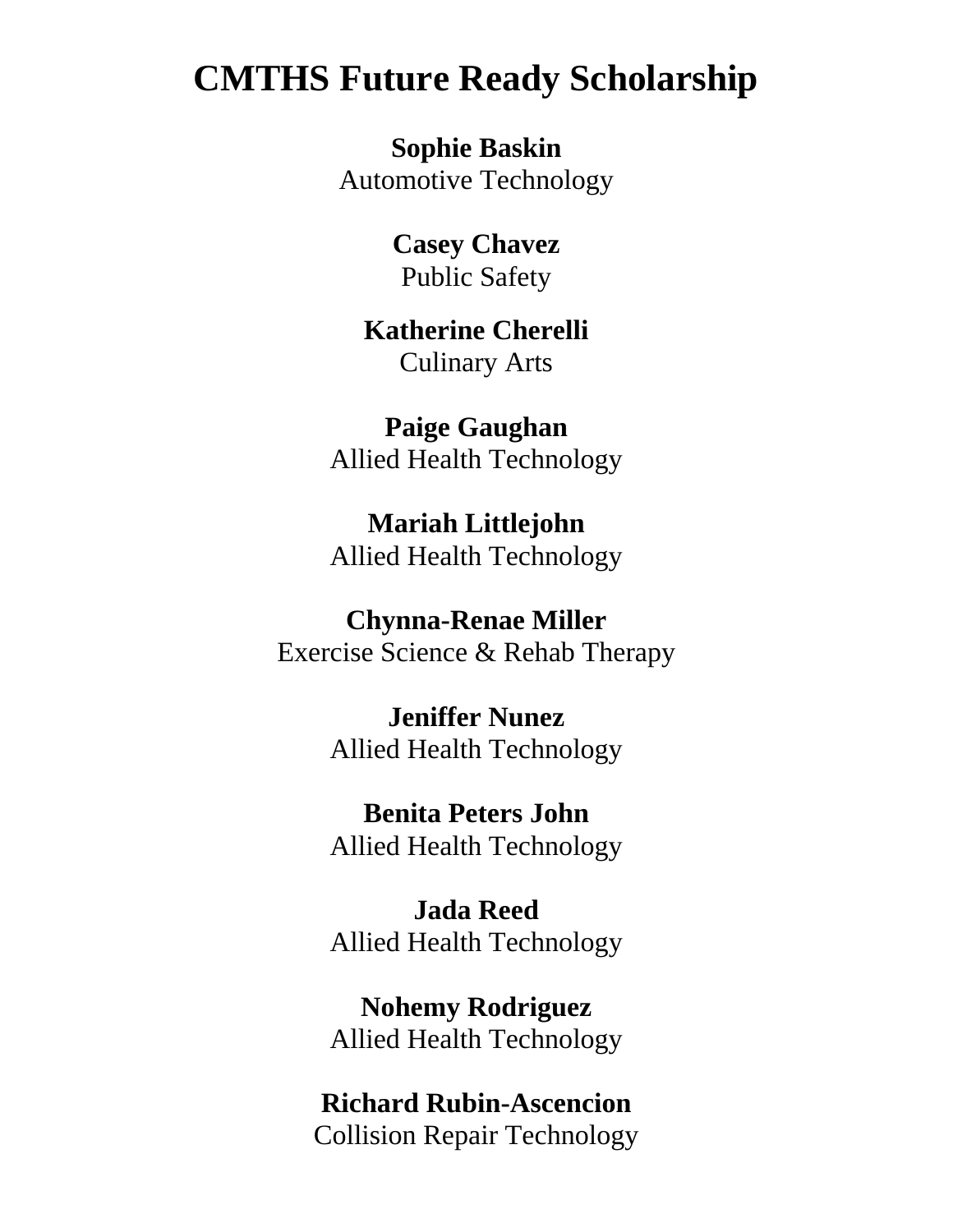**Miracle Zor** Allied Health Technology

### **CMTHS Senior Program Student of the Year**

**Josue Aguilar** Automotive Technology

# **Jennifer Alcala- Ascencion**

Early Childhood Education

**Ashely Armas-Rodriguez** Cosmetology

### **Miranda Cervantes-Picil**

Healthcare Sciences

**Casey Chavez** Public Safety

# **Katherine Cherelli**

Culinary Arts

**Camillo Cicppio** Network Technology

**Nicholas Gerace** Exercise Science & Rehab Therapy

### **Christian Hernandez Garcia** Building Trades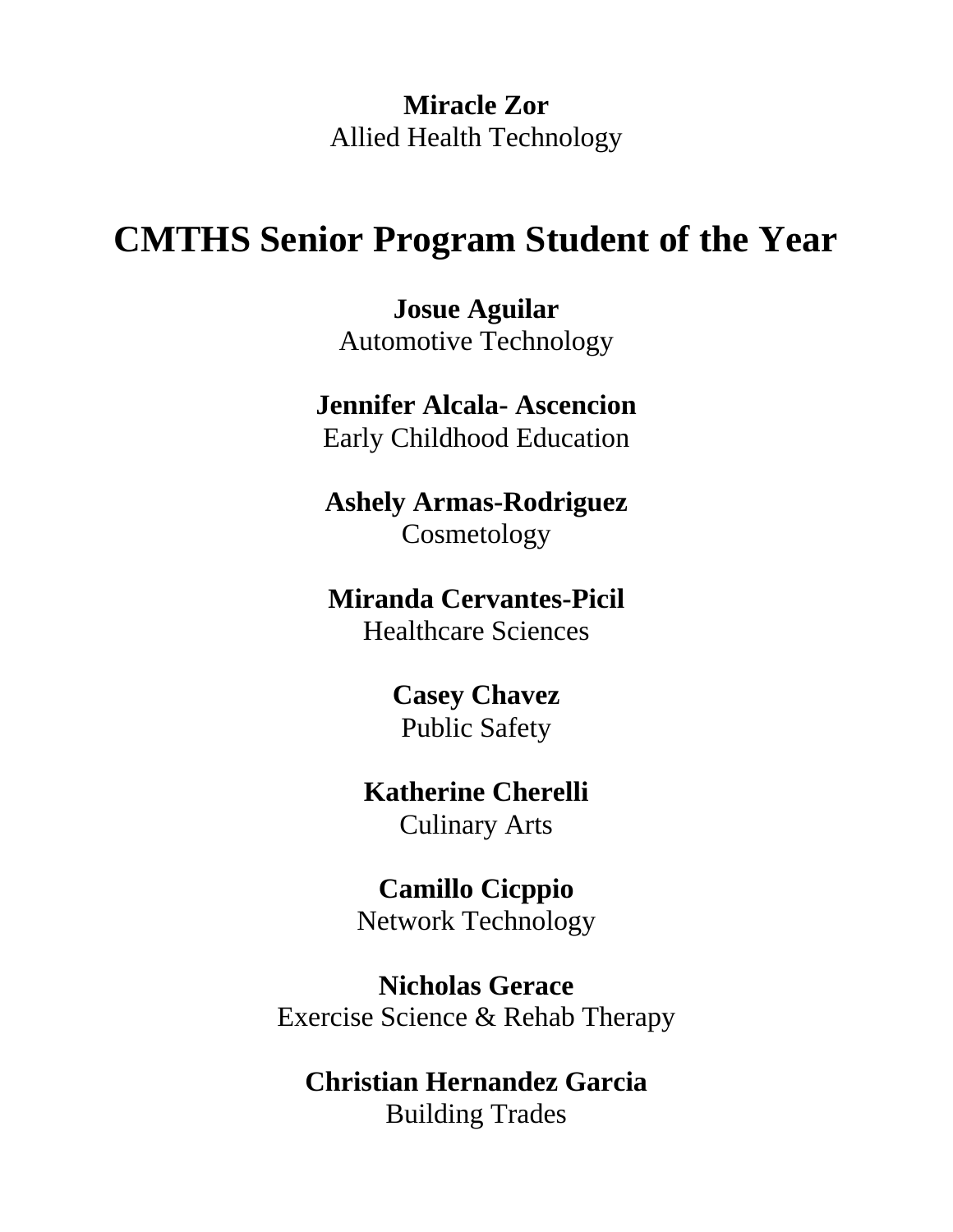#### **Jordyn Alexa Mckannan**

Visual Communications

**Jovanny Ortiz Flores** Landscape Design & Construction

**Karen Ramirez** Cristobal Baking & Pastry Arts

**Jada Reed** Allied Health Technology

**Broden Reimel** Video, Sound and Music Production

**Richard Rubin-Ascencion** Collision Repair Technology

> **Nancy Tellez Ojeda** Healthcare Sciences

**Michelle Wu** Teacher Academy

**Raul Zamarripa-Nunez** Landscape Design & Construction

# **Early Childhood Teachers Award**

**Abril Damar Vazquez** Early Childhood Education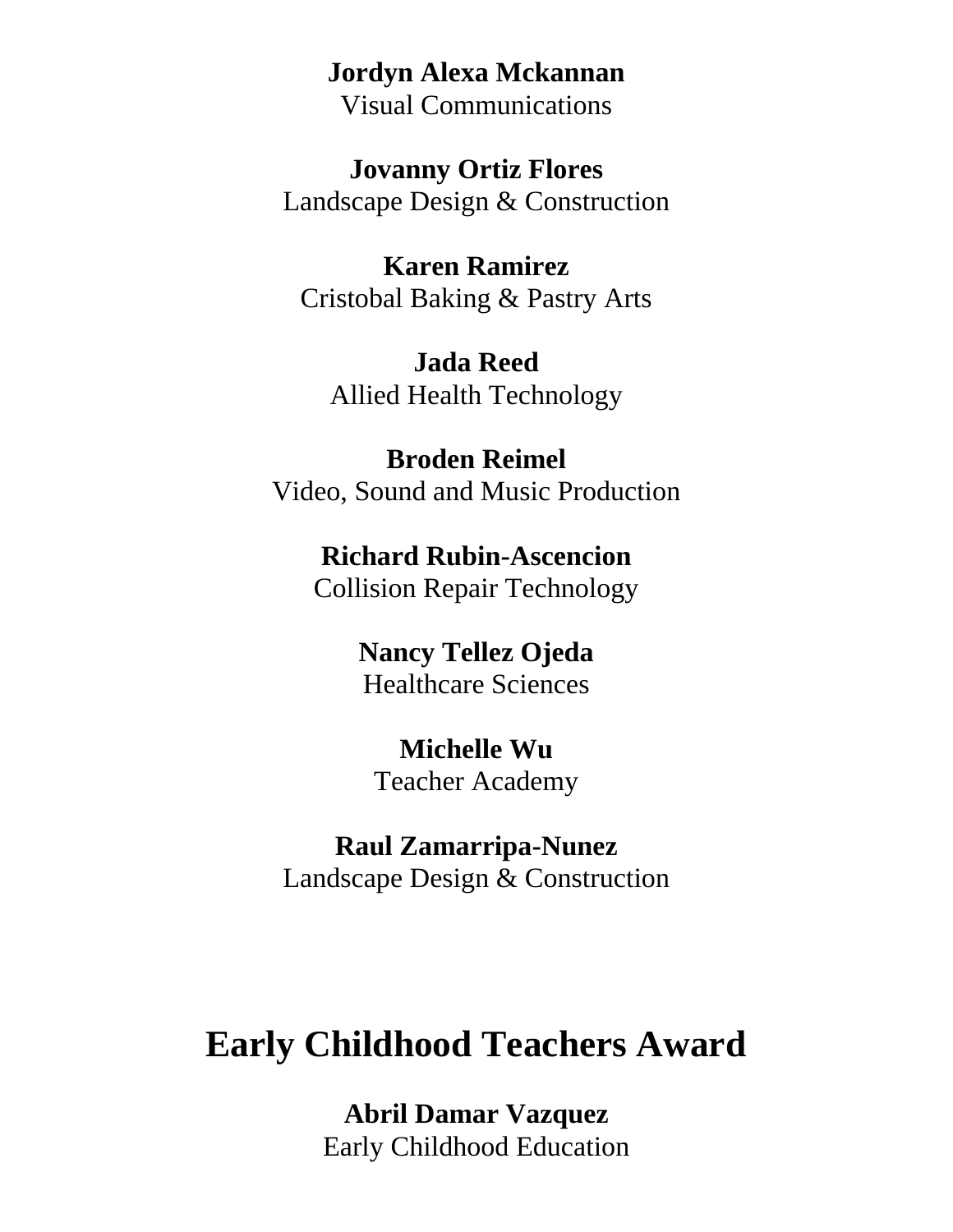# **Internship**

**Augustine "Gus" Costello** Building Trades

# **National Technical Honor Society**

**Rochelle Bellmon** Healthcare Sciences

> **Casey Chavez** Public Safety

**Paige Gaughan** Allied Health Technology

**Matthew Harvey** Network Technology

**Leliana Johnson** Allied Health Technology

**Jordyn Mckannan** Visual Communications

**Karen Ramirez Cristobal** Baking & Pastry Arts

**Jada Reed** Allied Health Technology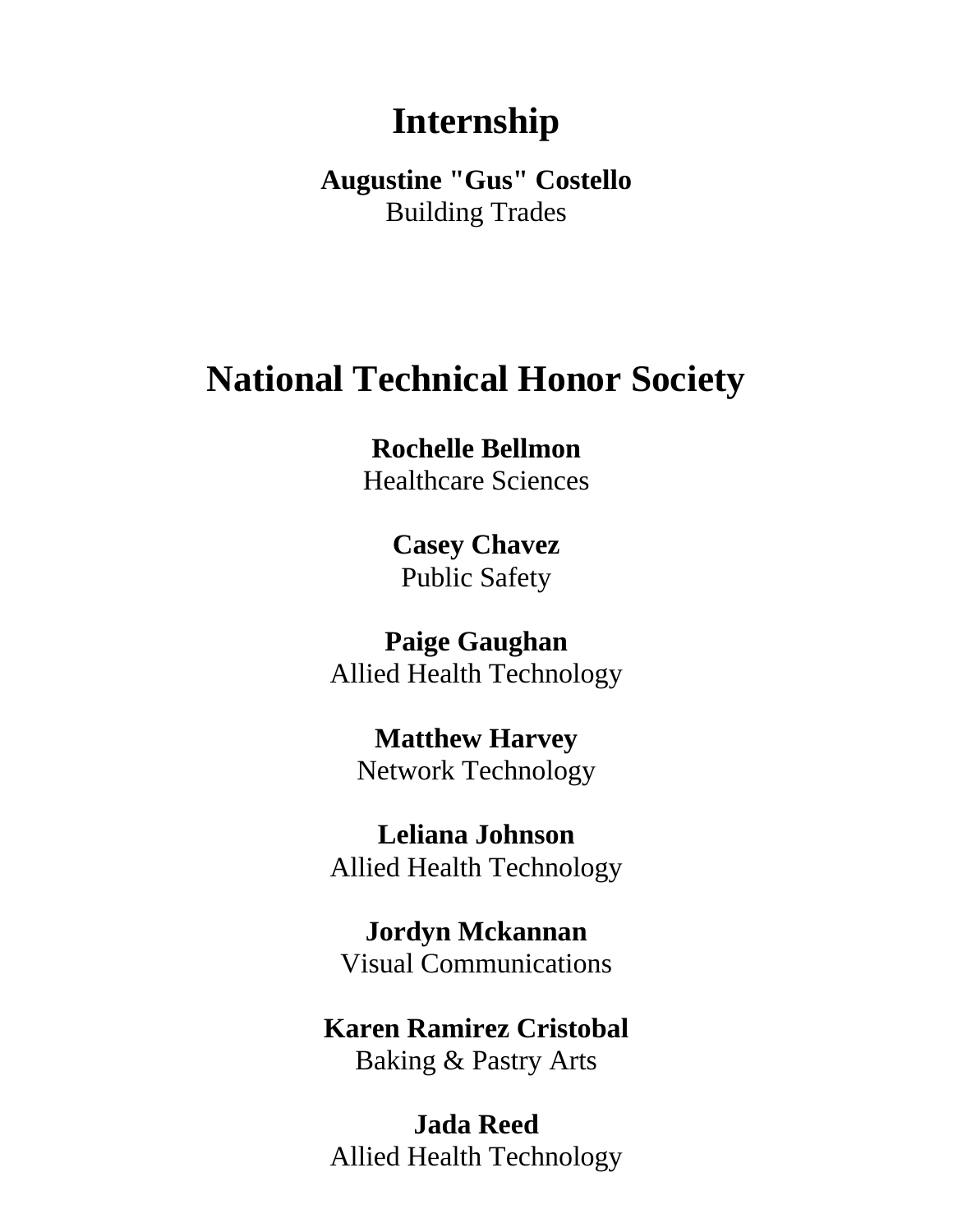**Nancy Tellez Ojeda** Healthcare Sciences

# **NOCTI**

**Jennifer Alcala-Ascencion** Early Childhood Education

# **Bryana Andrade**

Cosmetology

### **Aniket Annapragada** Culinary Arts

### **Ashley Armas-Rodriguez** Cosmetology

### **Stefan Bakula**

Video, Sound and Music Production

### **Sophie Baskin**

Automotive Technology

**Casey Chavez** Public Safety

### **Katherine Cherelli** Culinary Arts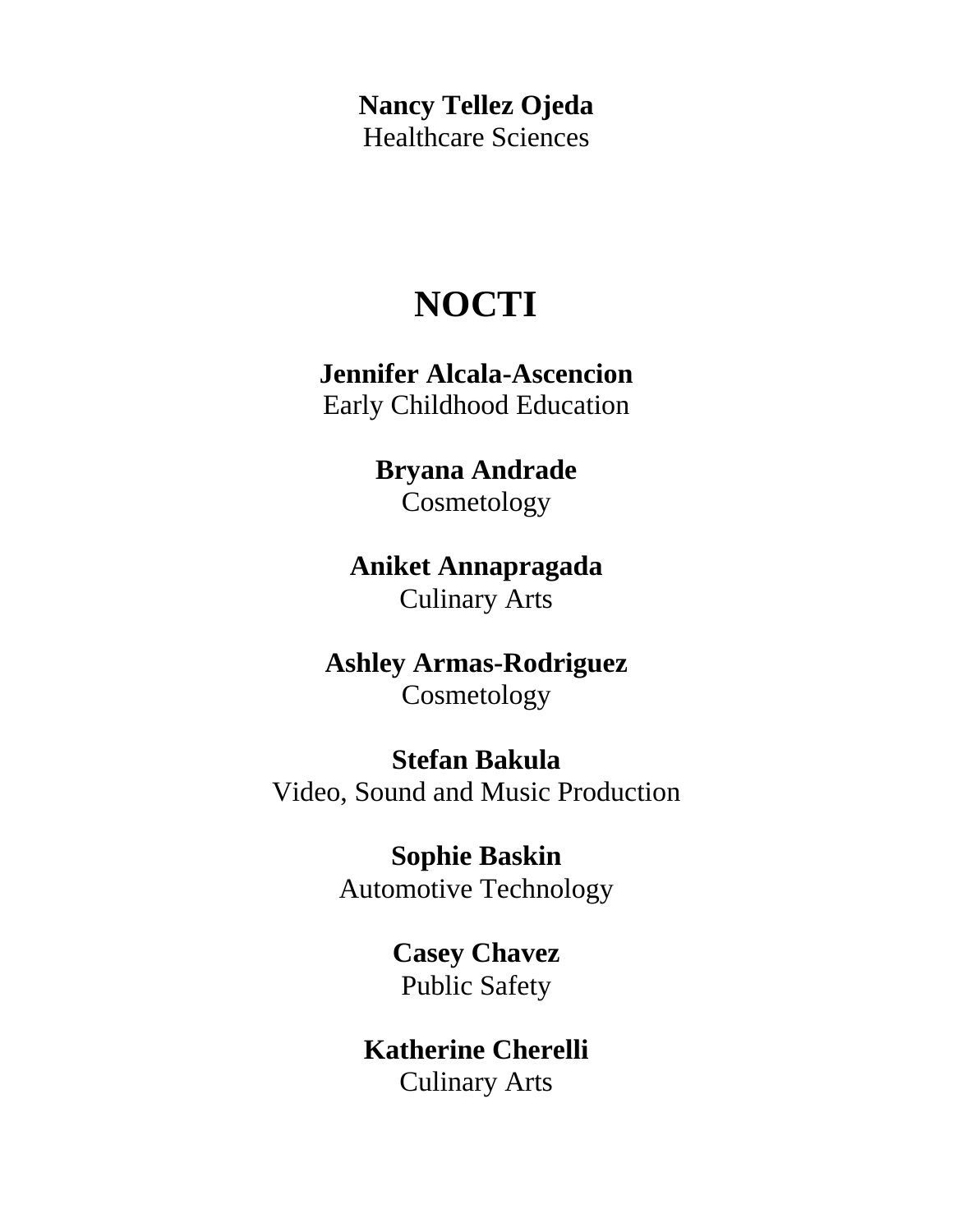**Kenneth Coronado** Building Trades

**Mekhi Crawford** Collision Repair Technology

**Michael Davalos-Moreno** Automotive Technology

**Luca Dicriscio** Visual Communications

> **Nakiah Edwards** Cosmetology

**Karla Gonzalez** Early Childhood Education

> **Matthew Harvey** Network Technology

> **William Hillman** Network Technology

**Alyssa Kirkland** Cosmetology

**Ruby Martinez** Visual Communications

**Jordyn Mckannan** Visual Communications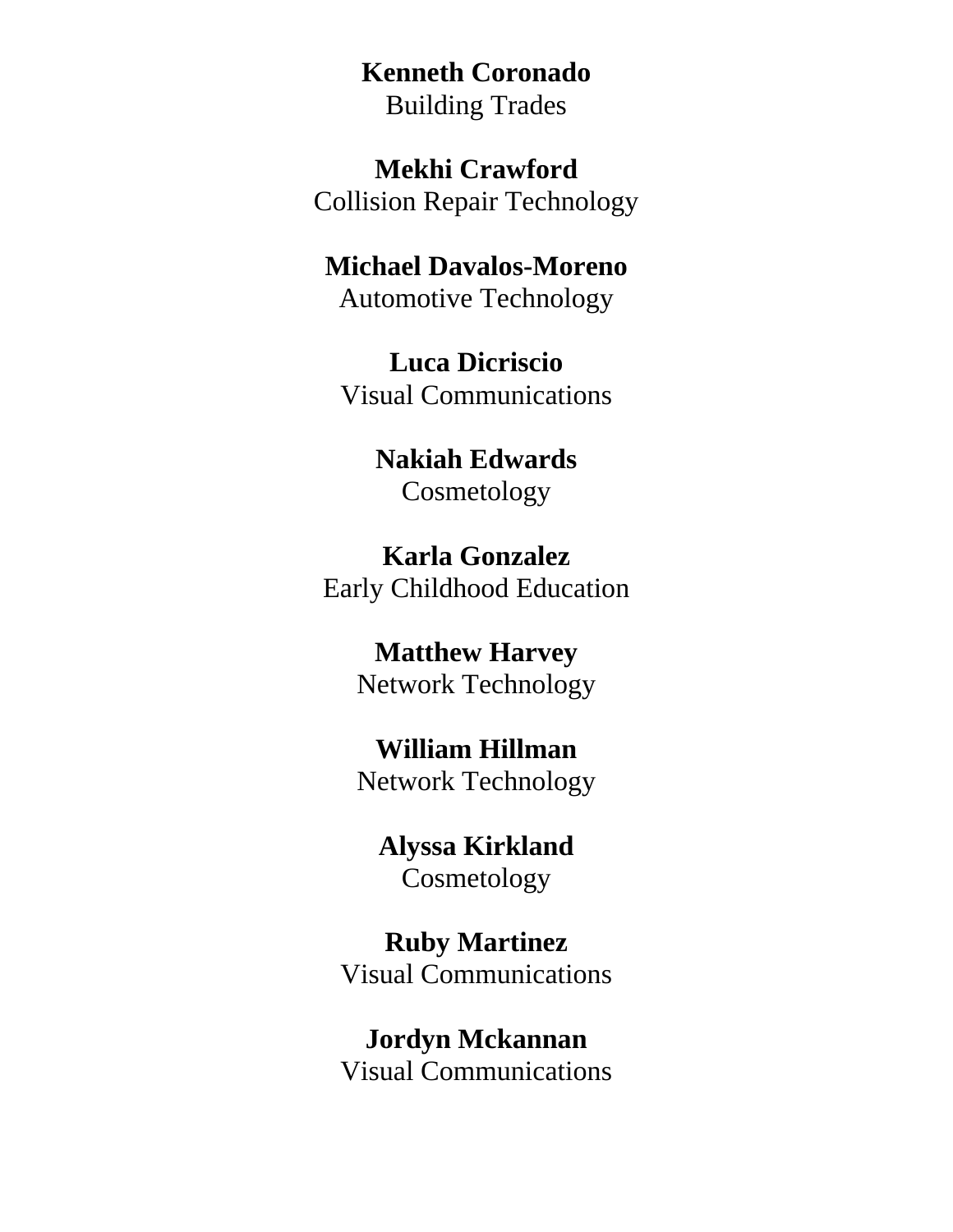**Cameron Mele** Automotive Technology

**David Moreno** Network Technology

**Jovanny Ortiz-Flores** Landscape Design & Construction

### **Karen Ramirez Cristobal**

Baking & Pastry Arts

### **Marisela Reyes**

Baking & Pastry Arts

### **Josalen Rose** Cosmetology

**Tais Sanabia-Flores** Cosmetology

### **Jewell Savage** Cosmetology

**Abigail Spencer** Early Childhood Education

> **Nathan Szymanski** Network Technology

**Abril Vazquez** Early Childhood Education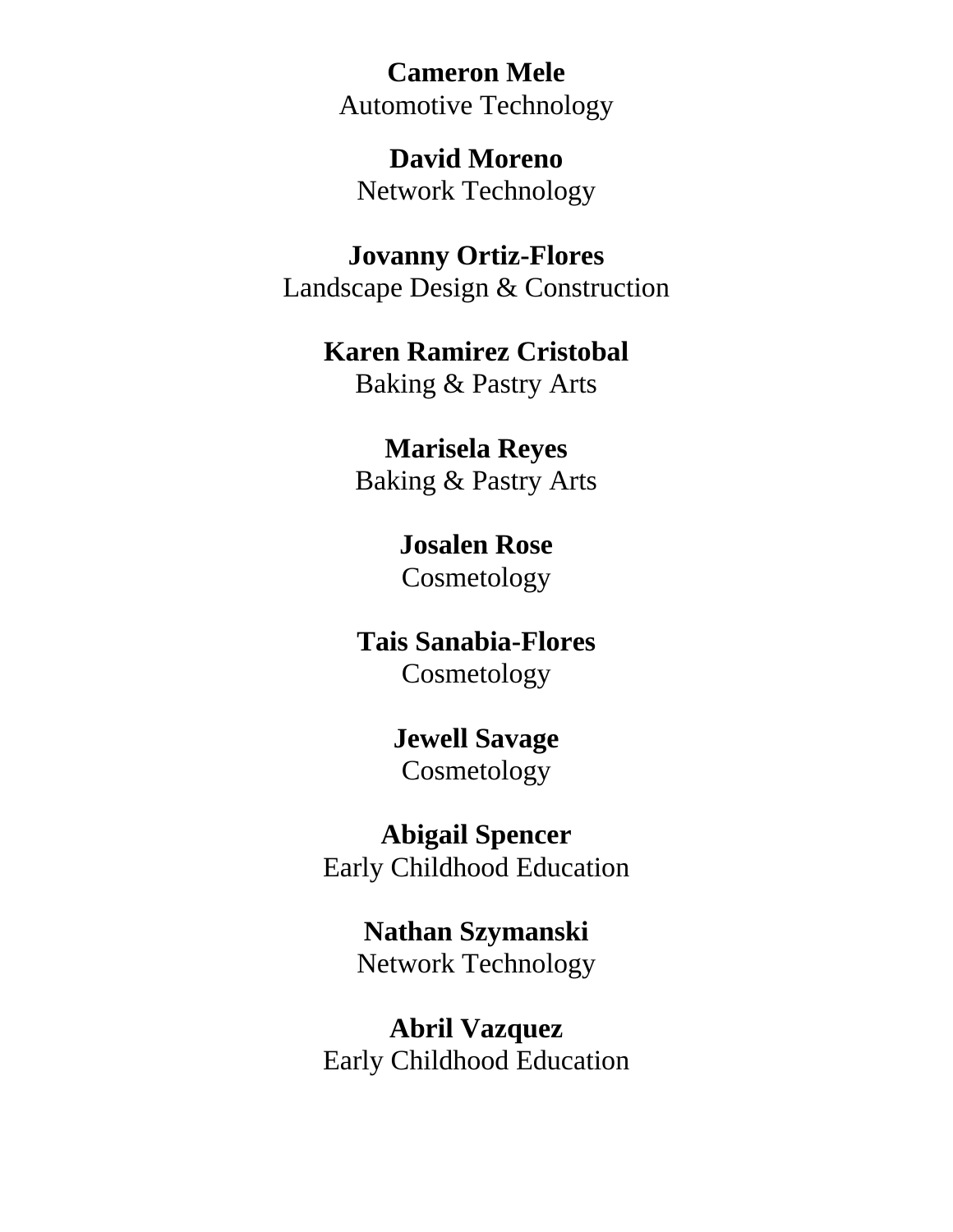# **Outstanding Senior Award**

**Nancy Tellez Ojeda** Healthcare Sciences

# **Philadelphia Foundation Scholarship**

**Paige Gaughan** Allied Health Technology

**Jeniffer Nunez** Allied Health Technology

**Benita Peters John** Allied Health Technology

**Jada Reed** Allied Health Technology

**Nohemy Rodriguez** Allied Health Technology

**Miracle Zor** Allied Health Technology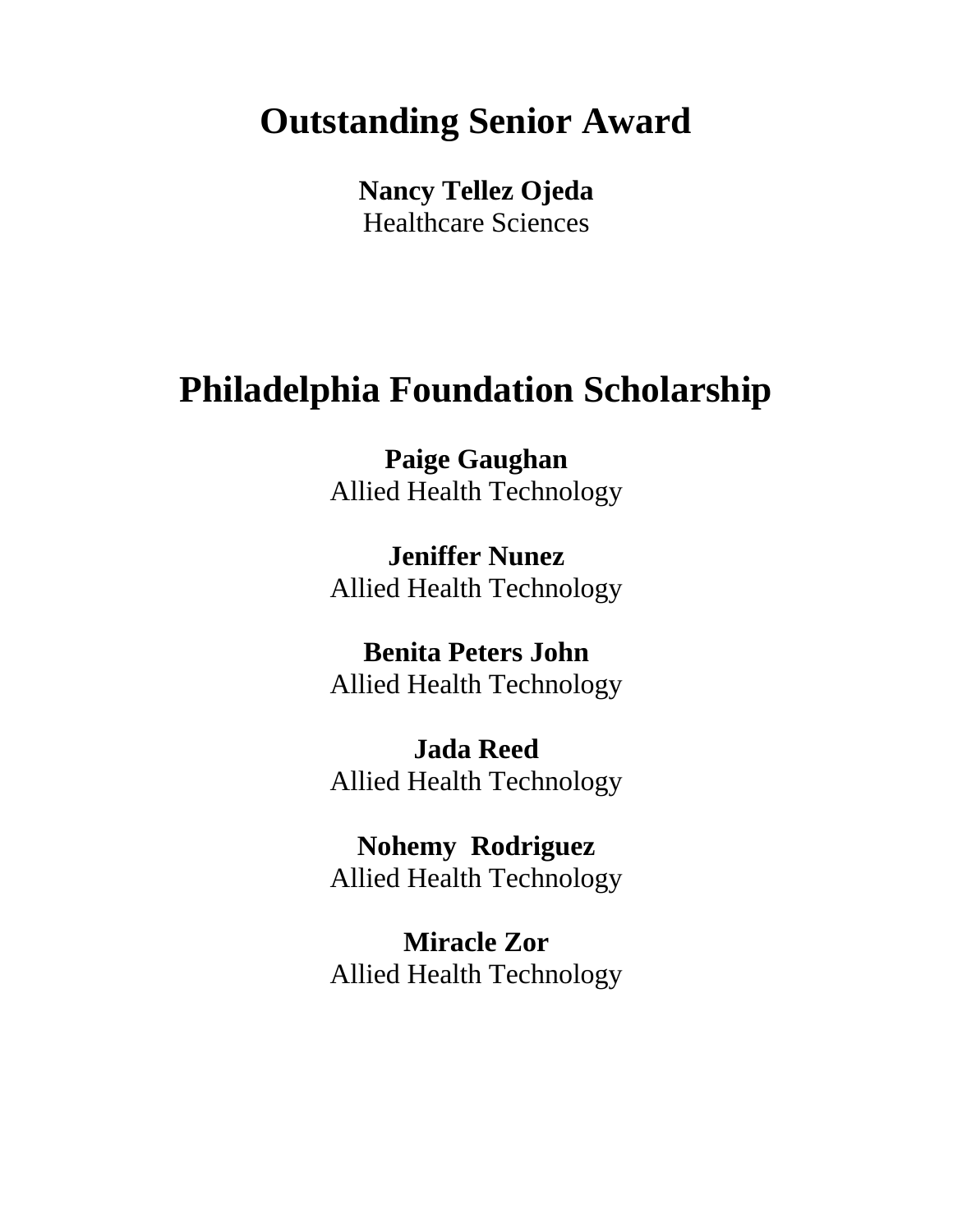# **Scholarships from Post-Secondary**

**Daniel Isajiw** Teacher Academy

**Ally Luna** Teacher Academy

**Chynna-Renae Miller** Exercise Science & Rehab Therapy

> **Nancy Tellez Ojeda** Healthcare Sciences

**Michelle Wu** Teacher Academy

## **Shannondell**

**Nancy Tellez Ojeda** Healthcare Sciences

> **Bryan Tramel** Building Trades

**Jazz White** Healthcare Sciences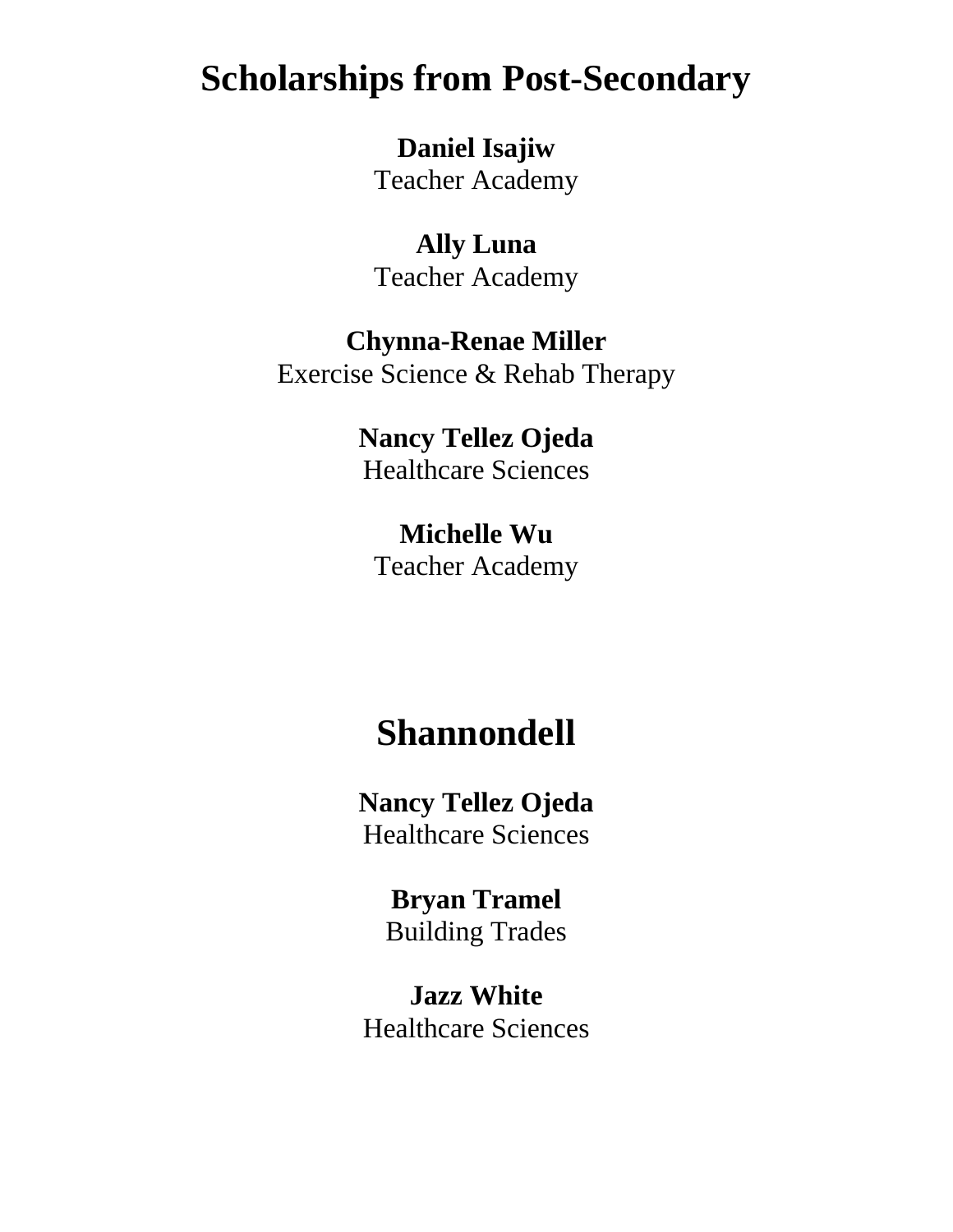# **Skills USA Districts**

**Anthonesha Anguin** Healthcare Sciences

**Aniket Annapragada** Culinary Arts

### **Rochelle Bellmon** Healthcare Sciences

### **Miranda Cervantes-Picil** Healthcare Sciences

**Camillo Ciccipio** Network Technology

### **Augustine Costello** Building Trades

### **William Hillman** Network Technology

**David Moreno** Network Technology

### **Nancy Tellez Ojeda** Healthcare Sciences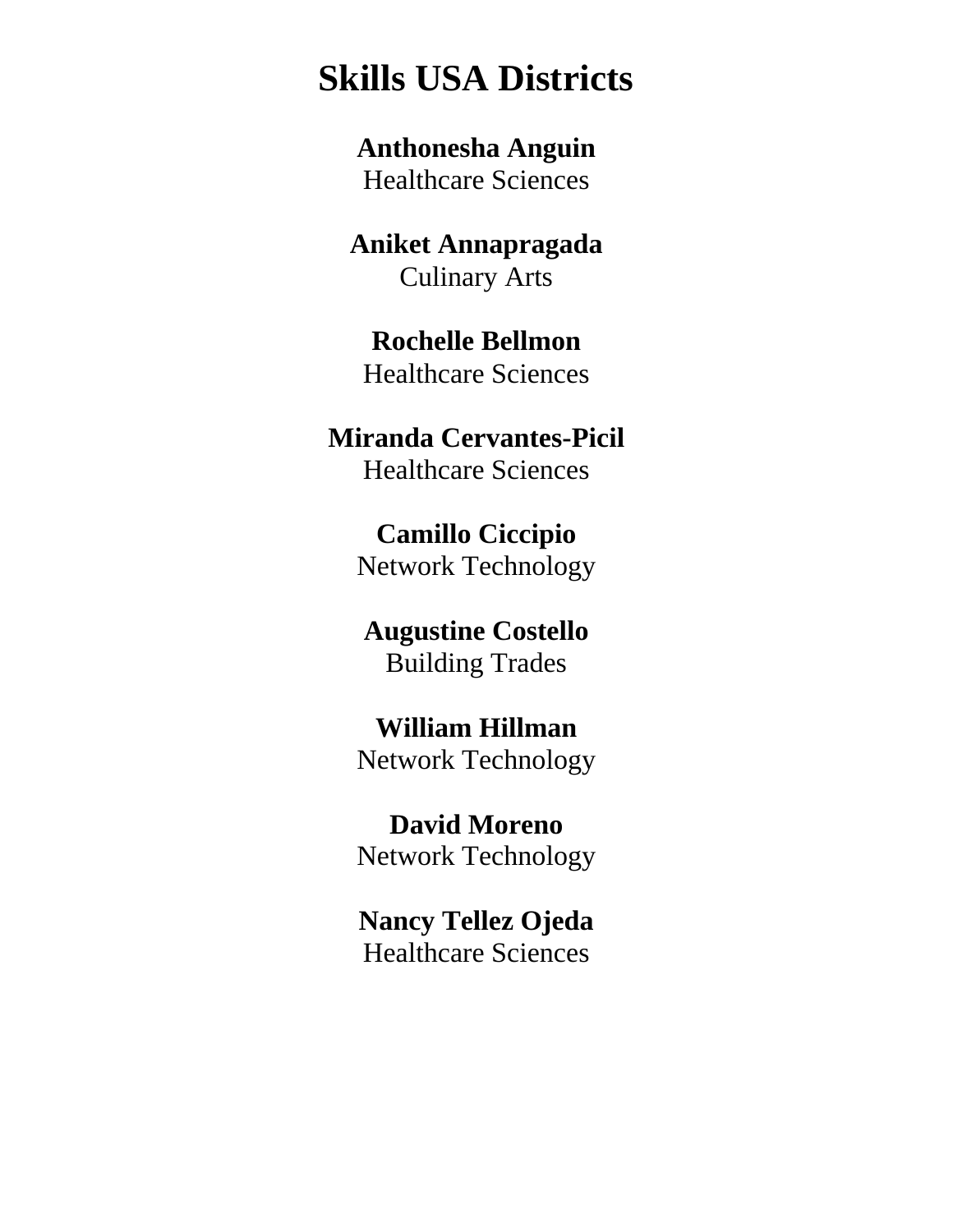# **Skills USA States Metalist**

**Stefan Bakula** Video, Sound and Music Production

## **Skills USA States Participant**

**Broden Reimel** Video, Sound and Music Production

# **Student of the Quarter**

**Josue Ulises Morales Agular** Automotive Technology

> **Anthonesha Anguin** Healthcare Science

**Sophie Baskin** Auto Service Technology

**Mehki Crawford** Collision Repair Technology

**Paige Gaughan** Allied Health Technology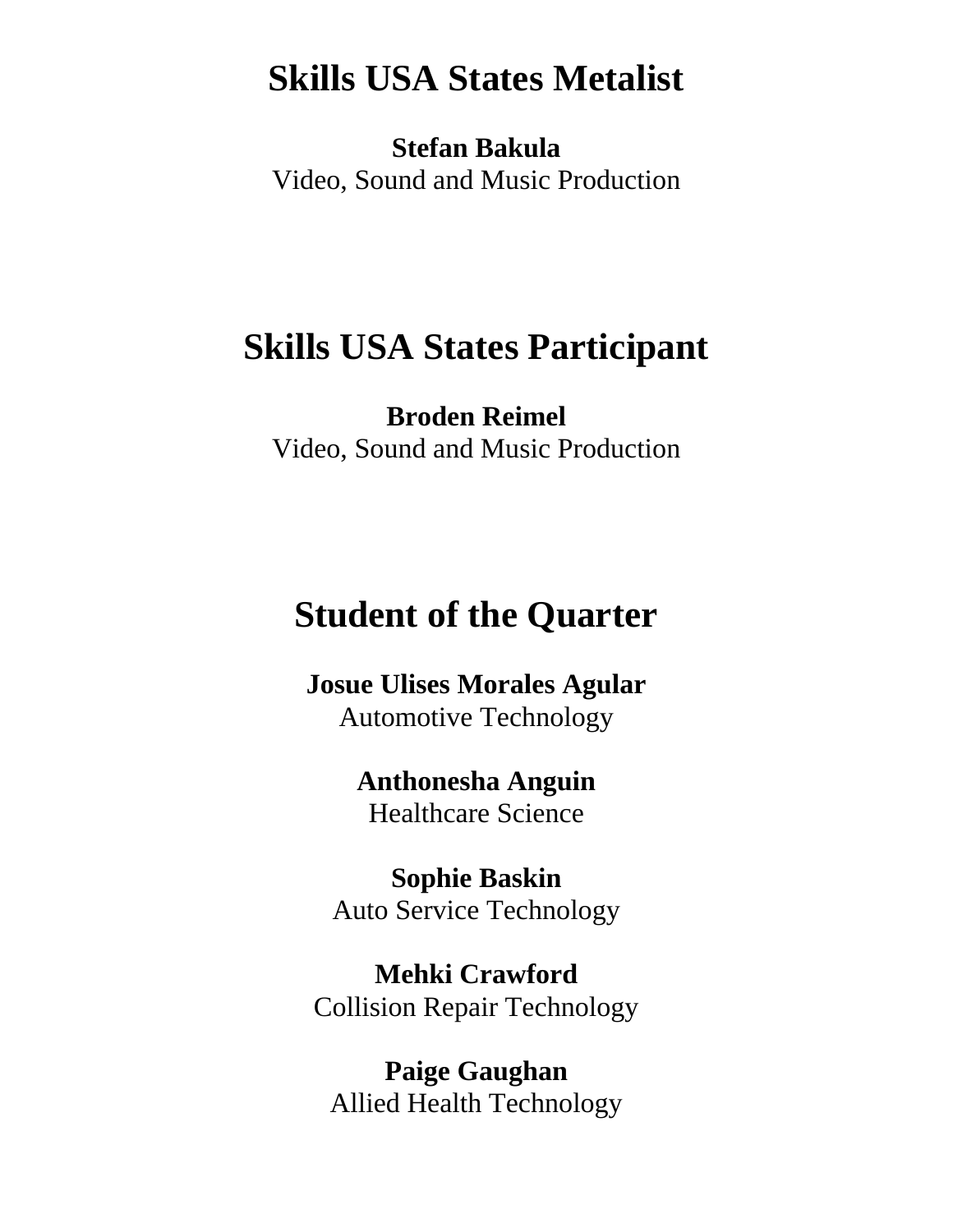**Nicholas Gerace** Exercise Sciences and Rehab Therapy

**Hannah Aolani Martinez-Aleman**

Visual Communications

**William Hillman** Networking Technology

**Lelianna Johnson** Allied Health Technology

# **Alejandra Luna Hernandez**

Teacher Academy

**Ruby Martinez** Visual Communications

### **Chynna Renae Xavia Miller**

Exercise Sciences and Rehab Therapy

**Lies Moreta Roa** Early Childhood Education

**Jada Reed** Allied Health Technology

**Faith Reyes Frederick** Public Safety

**Richard Rubin-Ascencion** Collision Repair Technology